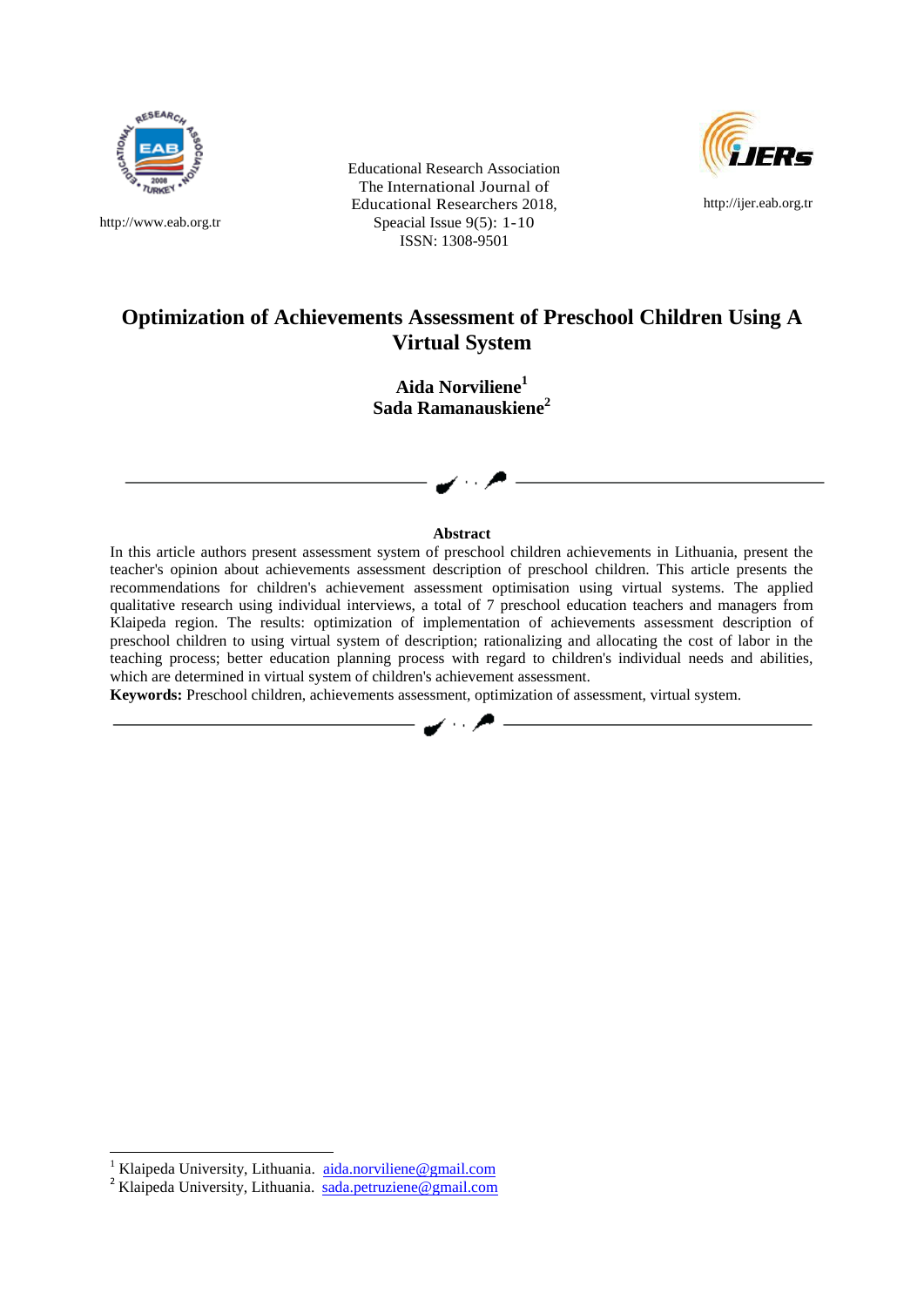### **Introduction**

The Republic of Lithuania as well as other European and world countries and global organizations are striving for the social welfare, development of education system and quality of education for the new generation. The strategic documents and resolutions, welfare concepts, programs and specific methodologies are being passed. Information and communication technologies play an important role in all spheres of life, including education and early childhood education.

The Policy brief of UNESCO Institute for Information Technologies in Education (2012) state that Educators and politicians are much more interested in understanding a role of information and communication technology, or technologies (ICT) in promotion of (Early Childhood Care and Education - ECCE) children's achievements. Unfortunately, little in the way of systemic research and review has been carried out in this area. At present, there is still a lack of those researches, as the situation is constantly changing, ICT tools are getting better, and the number of users is growing.

ICT is moving into the sphere of early education extremely rapidly. One of the ICT tools for educational institutions is a virtual system (VS). The use of virtual systems in a work of teacher opens up new opportunities for improving the educational process, by developing close cooperation between teachers and parents, rapidly exchanging relevant information with colleagues, constantly monitoring and documenting children's achievements.

The assessment, documentation and information on the achievements of a child are being researched by many foreign and Lithuanian scientists: Indrašienė, Žibėnienė (2014), Žukauskienė (2012), Gaižauskaitė, Valavičienė (2016), Diamond, Justice, Siegler, Snyder (2013), Boyd (2011), Brenneman (2011), Brassard, Boehm (2007), Alasuutari, Markstrom (2011), Gerde, Schachter, Wasik (2013) and others.

The researches on the use of ICT in early childhood education is also carried out by a number of researchers: Stephen, Edwards (2018), Plowman, Stephen (2005), Blamires, Reardon, Hammond, Church (2015), Kerckaert, Vanderlinde, Johan van Braak (2015), Palaiologou (2016), Edwards (2013) and others. However, ICT is usually referred to as a hardware: stationary, portable computers, tablets, interactive whiteboards, screens, tables, floors, etc. or programs: task sets, digital games, smart toys, etc. However, detailed researches detecting the use of ICT tools, such as the virtual system, for evaluating, documenting and communicating children's achievements have not been traced.

**The stages and course of the research**. This article presents the second phase of the research. In the first stage a quantitative survey was carried out. 130 Klaipeda region preschool education specialists who work in kindergartens, participate in the implementation of education and carry out an assessment of children's achievements were surveyed. The study was presented at the International Conference and published in the scientific publication (see ...). The research found out that educators mainly use documentation schemes created by their institutions or themselves while assessing children's achievements. These schemes are prepared according to the Preschool Children's Achievement Program (2014) approved by the Ministry of Education and Science. It has been identified what methods and means teachers use to assess children's achievements, by what means and how many times they do it. The research revealed what, according to the teachers, has changed in their work upon the introduction of the Description and how the assessment and documentation system should be optimized. Based on this research, a model for assessing and documenting the achievements of preschool children has been developed (Ramanauskiene, Norviliene 2017).

While creating the model assessing the achievements, it was observed that it would be the most convenient for teachers to use a virtual system that would enable them to include not only comments, summaries, fix the progress of each child, but also save the material illustrating those achievements: video material of assessment process, pictures of children's handicrafts, etc. It would be convenient to introduce achievements to parents and to integrate them more successfully into the process of assessment of learning and achievements. Thus, in order to achieve the intended results of the research, the research process was adjusted – in the second stage of the research it was foreseen to examine the prevalence of the use of ICT and virtual systems (hereinafter referred to as VS) in preschool education in Lithuania and Klaipeda region using the method of document analysis; by means of expert interview method to identify the attitudes of preschool teachers and administration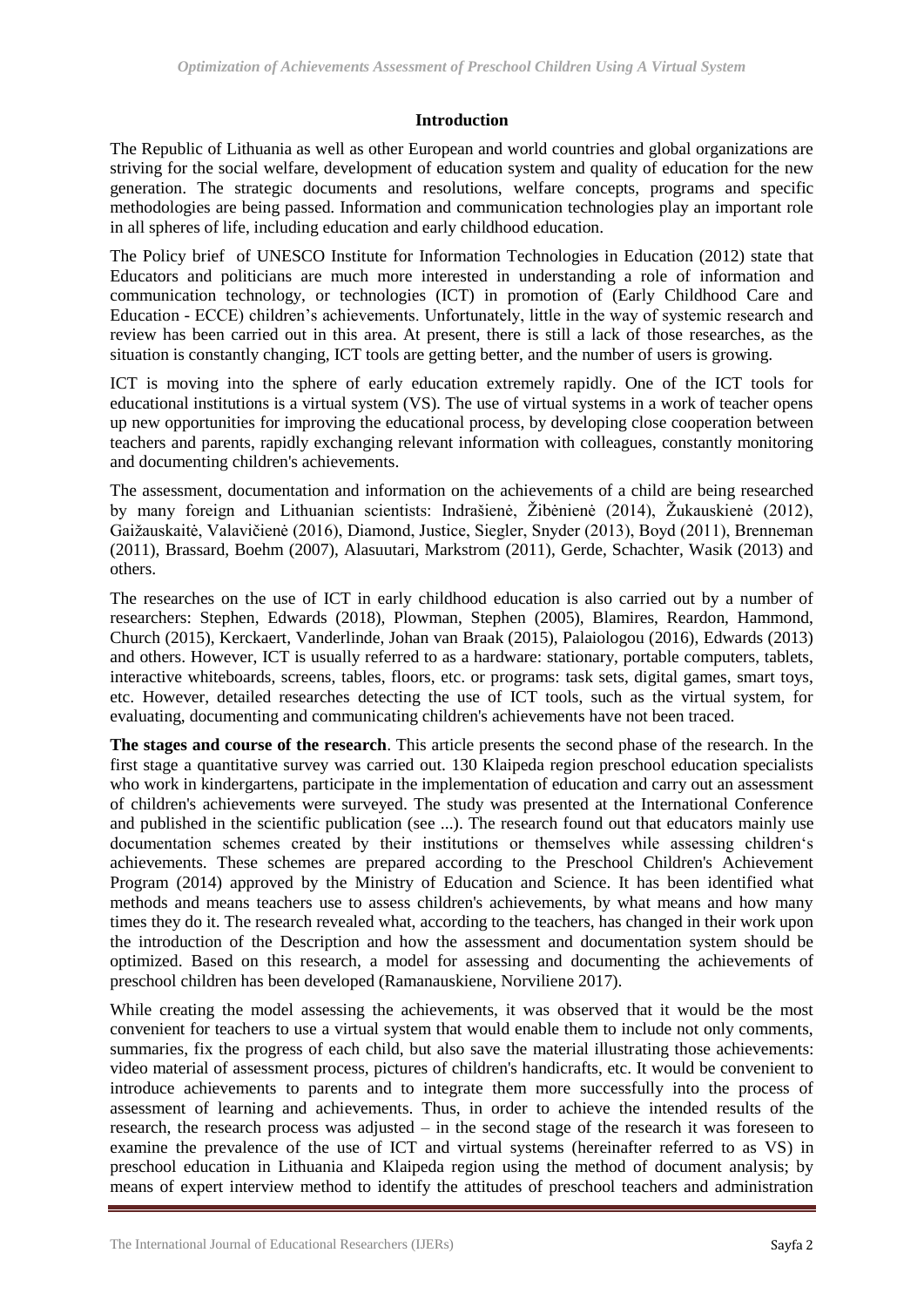towards the optimization of implementation of achievements assessment of preschool children using the virtual system; to rationalize and allocate the cost of labor in the teaching process; to improve education planning process with regard to children's individual needs and abilities. By means of this data, it is possible to develop recommendations for teachers on how to optimize the assessment of children's progress and the planning of educational process while using virtual systems.

**The purpose of the research** is to determine the attitudes of preschool teachers and administration towards the optimization of implementation of achievements assessment of preschool children using the virtual system.

**The research methods.** As previously mentioned, the research was organized on the basis of the results of the previous quantitative research results. The aim was more detailed analysis of the phenomena, using a qualitative research, interview method. Interview data was analyzed using content analysis method. The prevalence of the use of ICT and Virtual Systems was investigated using document analysis method.

**Interpretation of the terms used**. While analyzing and summarizing the opinions of various authors, Kumari (2014) provides a brief generalized interpretation and defines ICT (information and communication-technology) as any form of technology that is used for sharing information. However, ICT creators and providers extend this concept. Here is one of the definitions: ICT is the infrastructure and components that enable modern computing. Although there is no single, universal definition of ICT, the term is generally accepted to mean all devices, networking components, applications and systems that are combined to allow people and organizations to interact in the digital world (Techtarget, 2018) In the field of education, ICT are understood as a set of digital ways and means of generating, collecting, storing, transforming and disseminating information for educational purposes. The purpose of information, passed by means of these technologies, is to communicate, cooperate, and share information. In the educational context, the use of ICT is expanded and is perceived additionally as learning while communication, reflection, and so on. (Gudoniene, Rutkauskiene, Lauraitis, 2013).

UNESCO documents clearly and rigorously define the concepts: informatics, information technologies and information and communication technologies (ICT). ICT is perceived as a set of methods and means for processing information: to receive, transmit, store, process, distribute, sort out. These functions are exactly performed by a virtual system.

In this article the virtual system (VS) will be called an ICT tool, which is designated to be used by educational institutions, serving the functions of virtual learning environment, e-diary, achievements and progress assessment, etc.

Creators of virtual systems for schools name their products in various ways: *Virtual Learning and*  Assessment Platform EDUKA, Learning Network "My Diary", Online system "Our Kindergarten", *Portal for Educational Institutions "Your School",* et*c.* It is stated that *Electronic Diaries* or *Electronic System of Achievements Assessment* are just several of the many system functions.

According to the publication of Innovative Teaching Methods and ICT Implementation (2010), we can attribute the following functions to the virtual system in the preschool education process: a learning environment for educators, parents and children; communication and cooperation tool; means for exchanging information; achievements and progress assessment tool as well as a tool for performing administrative tasks.

# **An Overview of the Use of ICT in the Lithuanian Education Sector**

The National Education Strategy 2013-2022 and the Lithuanian Progress Strategy "Lithuania 2030" focuses on public education and training. The strategies note that creativity and leadership must be assessed and fostered from an early age, also, that there is a need to develop and implement educational programs that are open to creativity, exploration and development in all educational institutions, and the system of assessment and self-assessment of one's competence (The National Education Strategy 2013 – 2022, 2013).

In 2015 The Ministry of Education and Science of Lithuania approved the concept of a good school. In this document, the concept of school is complemented by the new highlights - school-as a learning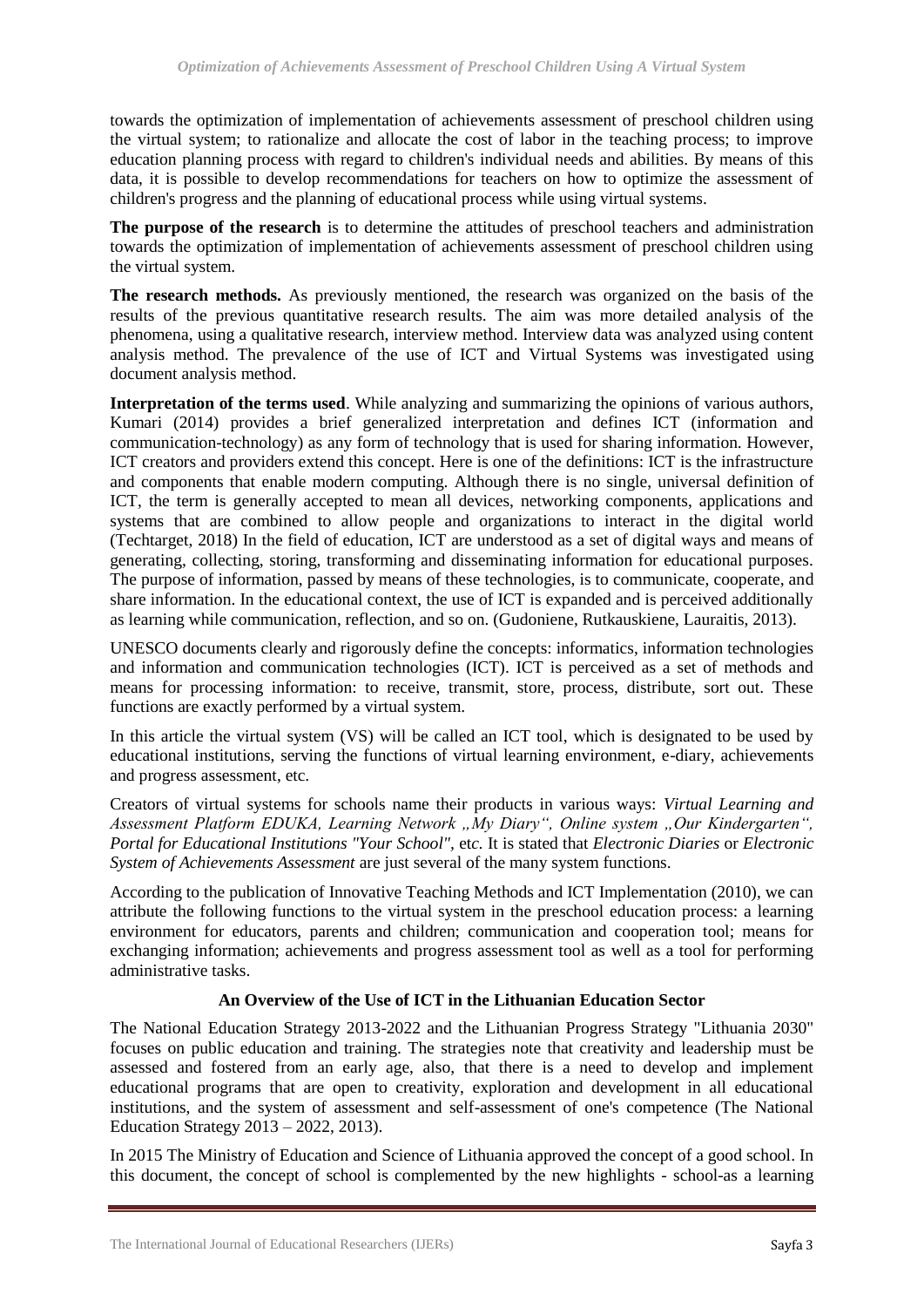community, teachers as learners, modern learning methods, organization of education, diversity of environments, learning and life-long learning, different management cultures (paragraph 6). The virtual environment is pointed out as one of the environmental features of education (paragraph 13.8) (Good School Concept, 2015).

While implementing national development strategies and programs, it is increasingly focusing on ICT, by developing these technologies (Internet, Broadband, Wireless, "Cloud Computing"); mobile devices (cell phones, smartphones, tablets); educational games, open educational resources; e-mail portfolio; personal learning environments, social networks (Žadeikaitė, Gulbinas, 2014). Preschool educators are among those professionals who need not only to be able to integrate themselves into a new ICT-based society, but also actively participate in developing ICT-based learning activities, by improving the quality of education. One of the ICT tools is mastering and active use of a virtual system.

Lithuanian schools and preschool educational institutions use the following information systems: electronic diaries: EDUKA diaries, "My Diary", "Our Kindergarten", Siauliai "Sauletekis" Gymnasium's Diary, "Your School" (TaMo), vDiary, Information System "Veritus". The vast majority of Lithuanian general education schools use electronic diaries. Only a small percentage of preschool institutions have implemented respective virtual systems in their activities.

"Our Kindergarten" virtual system for preschool institutions was created in 2010, but only since 2016 it has been applied to a larger extent in Lithuanian kindergartens. In that year the first kindergartens in Klaipeda region began to use it. In other big cities of Lithuania this system started to be used as an experimental much earlier.

The supply with computer equipment is constantly growing. At the beginning of the school year in 2012 - 2013 in the general education schools there were 76 thousand computers, 75% of which were used for training purposes. Most of the computers (92%) had the Internet access. The number of computers in general education schools increased by 30% compared to 2008-2009 school year, as well as the number of computers used for teaching pupils increased: in 2008 – 2009 school year 100 students had 8.5 computers, in 2012-2013 - 15.3, in 2017 - 2018 - 19.4 units. (Education 2017, 2018).

According to the data of the Lithuanian Department of Statistics in 2017 there were 738 preschool institutions in Lithuania, attended by 25,946 children (Lithuanian Department of Statistics, [LT]). There are currently 48 preschool education institutions in Klaipėda, in which 8088 children are educated. Those schools have 844 computers, 456 of which, i.e. 54% are used for pupils' education. On average, one pre-school institution has 17-18 computers (Analysis of Supply and Utilization of ICT in Institutions, 2018).

In 2008, in accordance with the order of the Minister of Education and Science of the Republic of Lithuania "The Description of the Procedure for the Establishment of the Diaries on the Basis of Online Electronic Diary Data was approved. This description is the first document that regulated the use of electronic diary at schools in Lithuanian. In 2016 a new edition of the order was published, in which among other amendments, it is indicated that the following may be made on the basis of the electronic diary data: a preschool group's diary, a pre-primary group's diary, a primary education diary [...] (2nd paragraph). [...] The electronic diary may also be used for further pupils' educational needs in accordance with a decision of a school: for the formation of the evaluation portfolio, etc. (5th paragraph) (Order No. V-195 of the Minister of Education and Science of the Republic of Lithuania, 15 March, 2016).

The assessment of children's achievements and progress is essential in order to improve educational process. The quality of education, the performance of teacher's work, and a prestige of an institution are assessed referring to children's achievements. The ongoing research data (Organization for Economic Co-operation and Development OECD, 2008) reveals that high-quality preschool education helps to solve many social problems - poverty, unemployment, compulsion, improves academic achievements, and makes a positive impact on welfare (Quality of Pre-school Education, 2012).

In 2014, while implementing The EU Structural Funds Project, The Description of the Achievements of Preschool Age Children (hereinafter – The Description) was framed. "The Description" – a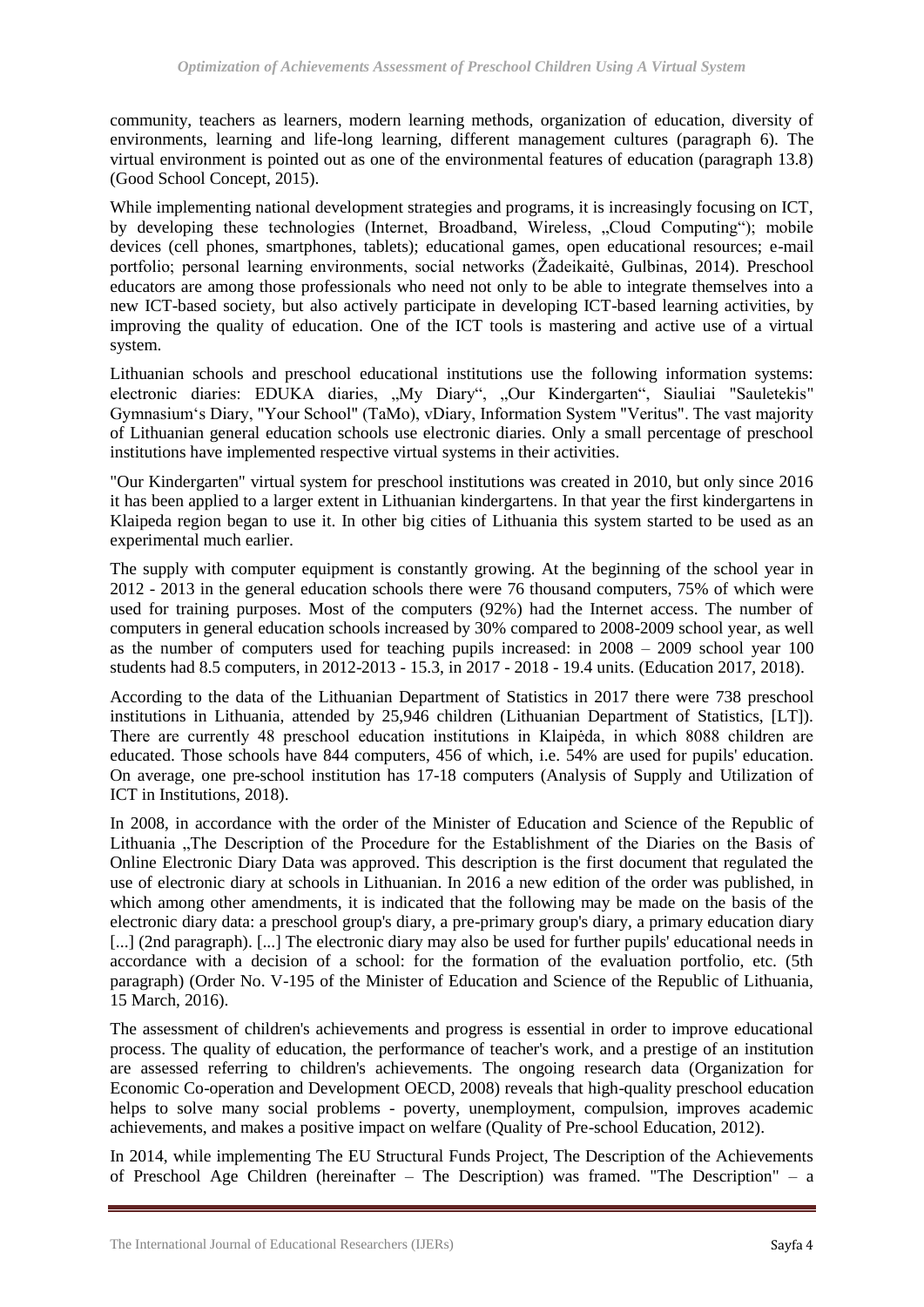guidance to preschool class teachers and other educators, which provides the whole of acquired moral values and basic skills, also the achievement steps, describing the progress of a child from birth to six years of age.

According to the group leader of promoters of "The Description" Monkevičienė (2015) states that "The Description" is not a standard, this is a guidance document, which aims to help to improve the quality of education. It is based on the attitude that all children are different, and each educates at a different pace. "The Description" is regarded as a document, identifying the direction of children's educational progress. It helps teachers to understand better how the capacities of a child develop, and to organize education (learning) more appropriately, so that child and the teacher's efforts would be directed towards the development of these abilities.

While implementing "The Description ", an assumption that each child's progress depends on his individual strengths and professionalism of educators, is being followed. The purpose of "The Description" – to help preschool class teachers and other educators to identify children's learning achievements and needs, to develop preschool education programme purposefully, to implement the curriculum, by adapting it to each child and a group of children, to observe children's progress and educate each child purposefully.

After examining the recent Education Documents of Lithuania, analyzing the growing tendencies of the supply of ICT for early education institutions, it can be stated that a rapid ICT integration in the whole chain of education, including early education, is taking place; The use of the VS in kindergartens has a huge impact on all participants of early education process: parents, children and especially educators; The use of VS is undoubtedly changing the quality of education process; the forms of planning, organization, cooperation and achievements' assessment of the educational process are changing. A virtual system "Our Kindergarten" has been created especially for preschool educational institutions. However, creators of certain systems for schools point out that those systems can be applied to kindergartens. During the research any preschool institutions that use a different virtual system were detected.

## **The Attitudes of Preschool Teachers and Administration towards the Optimization of Implementation of Achievements Assessment of Preschool Children Using the Virtual System.**

The stages, course, and changes discussed in the introduction to this text.

**Respondents**. 7 Klaipeda region pedagogues, using the virtual system in their professional activities, having at least 5 years of pedagogical work experience, and having a professional qualification of nursery teacher, senior nursery teacher, methodologist or expert were chosen as interview experts. It is likely that the selection of such a criterion for selected informants will provide detailed information about the phenomenon and the chosen research method will allow the goal of the study to be attained in the most optimal way.

Ethical principles were followed by during the research: confidentiality - the personal data of the respondents are not publicized, they are encoded in the reports and known only to the researchers; justice - research data are analyzed in accordance with the methodology of qualitative analysis, are presented without misinterpretation, interpretations are made referring to the direct informants' text; volunteering - participants take part in the research by free will, are not affected by the researchers or the administration of the nursery, the interviews are conducted in a place and time, convenient to a respondent.

**Interview questionnaire** consists of three information blocks. The first block is dedicated to the personal data of a respondent: gender, age, work experience, qualifications, experience while working with the virtual system, what age of children she works with. The second block focuses on actual and problematic issues: what kind of technical equipment is used (and what kind is available in kindergarten), in what kind of professional work spheres (educational activities) they use VS, how the assessment process of children's achievements has changed since the VS was introduced (what difficulties and positive aspects they have encountered with). The third block is devoted to perspective questions: what would the informant advise for teachers, administration and parents when starting to use VS in kindergarten in the educational process, while assessing children's achievements.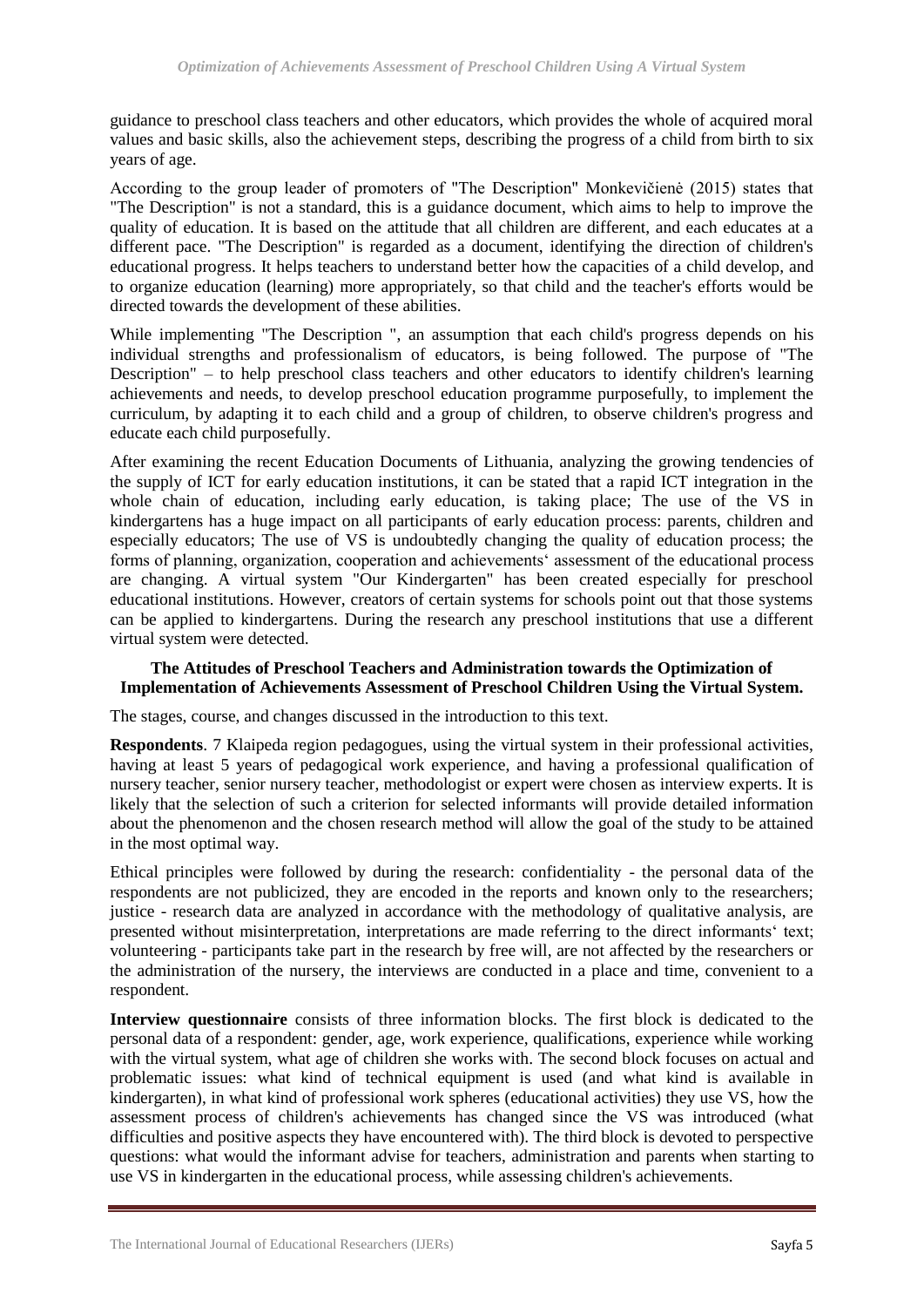#### **The research results**

**The characteristics of the informants**. The educators are all women (in Lithuania 99.9% of women work as preschool education teachers, therefore, the sample of informants with regard to gender matches general statistics) from 26 to 63 years of age, qualifications: 4 nursery teachers, preschool educators, 1 nursery teacher, a teacher of pre-school education, 2 - methodologists, deputy directors of a kindergarten. 1 nursery teacher works with an early age group (2 to 3 years of age), 1 - with preprimary age group (5-6 years old), 3 – with a preschool age group (4-5 years old), 2 are in charge of kindergarten's educational activities. Work experience: from 2 to 44 years. The kindergartens use the VS from 1 to 2 years. 4 educators have been using the VS for 2 years,  $2 -$  for 1 year, and 1 educator – for 1.5 years. All the educators in the kindergartens have been using the VS systems since they were installed in their kindergartens, i.e. in the kindergartens where they work the VS was installed in 2016, 2017 and 2018. As already mentioned in the previous chapter, in Klaipėda region, the VS was begun to be established in preschool education institutions from 2016, when the legal basis for this was created: the Order of the Minister of Education and Science of the Republic of Lithuania (2016).

**The supply of technical equipment**. All the kindergartens, in which the respondents work, are equipped with computers, the VS is installed, all work with "Our Kindergarten" VS, in 3 of 7 kindergartens each educational group has a stationary computer or laptop, 6 of 7 use wired Internet connection (linear), 1 - Wi-Fi. The most commonly used devices to capture educational activities and achievements of children are their own mobile devices - smart phones (because the kindergartens do not have enough video or audio recorders), while for transmission-receiving the information as well as for access of information data the VS is used.

**The use of VS during the educational process**. All respondents indicate that they use VS while creating curriculums, exchanging information with colleagues, working with children's parents, recording, collecting and documenting children's achievements.

An informant No.3 indicates how she carries out the process of education planning and implementation, using VS:

*"When using the weekly curriculum, I use the" Preschool children's achievement profile ". Taking into account the early age of children, I plan educational activities gradually, starting with the adaptation period. In the course of the week during the education process, or by monitoring children in their daily activities, ideas for an activity are born or children themselves "dictate" ,which I mark in the table for a following week period. I distinguish children's achievement areas, education aims, goals, and the final desired result. The planning for VS takes place on the "Pathway" principle. "*

**Working with parents.** All the questioned educators indicate that the use of VS promotes parents' involvement into education process. By the means of VS parents have an opportunity to join the VS at any time, which is convenient to them and see educational plans, daily menus, as well as achievements, visual or written information about their child, uploaded by a teacher, to receive a message or write a message to the child's nursery teacher or kindergarten's administration.

An informant No. 6 points out her experience regarding communication with parents using VS:

*"It is very comfortable both in informing and communicating with parents. It is an opportunity to send general information as well as personal messages to all parents of the group. Parents see weekly group plans, only their child's achievements and assessment during the school year, recorded joint activities (photos of the activities). The usage of personal mobile phone to send messages or make calls to anyone personally is avoided. It also saves time. Most importantly, in my opinion, in this way parents are involved both into children's education and into the community life. By actively participating in group activities, most parents willingly cooperate with group's educator. This is my personal experience. "*

2 of 7 educators point out that they not only write information for parents to VS, but also print it on paper and hand out a paper version. Informants No. 1 and No. 5 indicate:

*"While fixing and accumulating children's achievements, we firstly fix it on a computer, then reprint it on a page and finally introduce to parents. " "Connection has speeded up, but I still use verbal*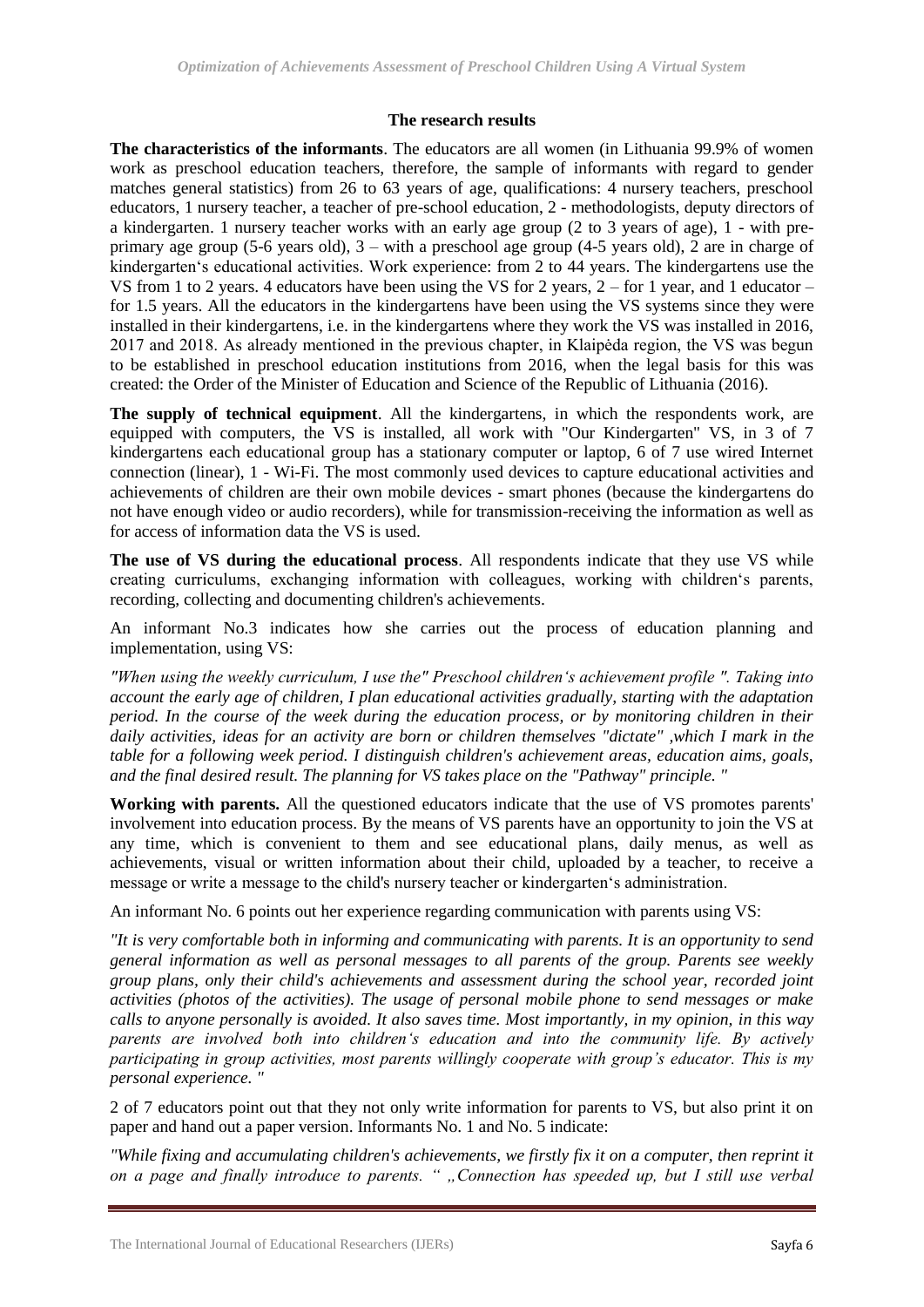*information, because not all parents use this system. I am more confident to communicate face to face. "* 

All educators are happy with parents 'engagement, 2 indicate that some parents rarely join or not join the VS at all (but point out that only a small part), 1 teacher (informant No.3) is pleased that parents are positive about a teacher who uses VS in an older age:

*"Another point, which I want to mention, is a positive attitude of young parents towards the ability of teachers, especially older ones, to use ICT, who is capable to change referring to the epoch, to the needs of a new generation."*

**Fixing, collecting and documenting children's achievements**. All teachers point out that after VS had been introduced, it became easier, more convenient and time-consuming to evaluate children's achievements.

Assessment has become a continuous and an integral part of educational process. Information, regarding child's individual qualities, his educational needs, the general situation of the group of children, the effectiveness of educational activities is provided to a teacher. On the basis of this information an educator plans educational activities and sets the goals.

An informant No. 1 states: ".... *When recording, fixing child's achievements, child's weak and strong sides, his progress during the school year are visible. It helps while assessing children's achievements, creating weekly educational activity plans and individualizing education in accordance with the needs, abilities and other peculiarities of a child ".* 

The teachers point out that recording is convenient, since the VS achievements' assessment table is drawn up referring to *The Description of Achievements of the Preschool Age Children* (2014), which indicates specific areas of achievements. By recording child's achievements, it is easy to find a specific area of education and mark it in the system, to attach proof documents (photos of handicrafts, activities' audio, videos, language samples, etc.). The VS enables you to receive the achievements' summary of a particular child or a group. Thus, in any educational period it is possible to obtain data of children's achievements and progress, to clearly see the results of education, the performance of teacher's work, and the changes in the quality of education.

When asking about the difficulties encountered while using the VS, the informants point out the following:

• Not all parents use VS or join rarely (points 3 out of 7)

• It is difficult to upload photos to VS (4 out of 7).

It has been found out that uploading group photos has become complicated, because in accordance with the Private Data Protection Act, children's photos can only be seen by their parents or parents of other children of a group if consent is obtained. In this way, while uploading photos, each child in the picture is tagged and visible to others only with the consent of his or her parents. It is believed that this also complicates the process of uploading visual material containing children.

An Informant No. 1 points out: *"One minus is a long process of uploading photos to VS. It is easier to upload photos on Facebook's closed parent group. "*

Some teachers work in parallel with the VS, use Facebook (3 of 7), 1 respondent creates such closed groups for communicating with parents and communication among parents by herself, 2 respondents indicate that they do not create such groups by themselves, but if parents so, they participate in such a closed group. An informant No. 4 points the following motive: "*I have to know what parents really think and what they are talking about with each other. A closer relationship with parents, common*  discussions are sometimes very emotional among parents. ", 2 of 7 mention that they never create Facebook groups and do not participate in existing ones. An Informant no. 7 explains the reason: *"... I want parents to get used to log in to the system at least once a day and see what we are doing."*

During the interview, we asked the respondents what the advantages of using the VS are and what they would advise to educators, administration and parents before starting to use the VS in kindergarten's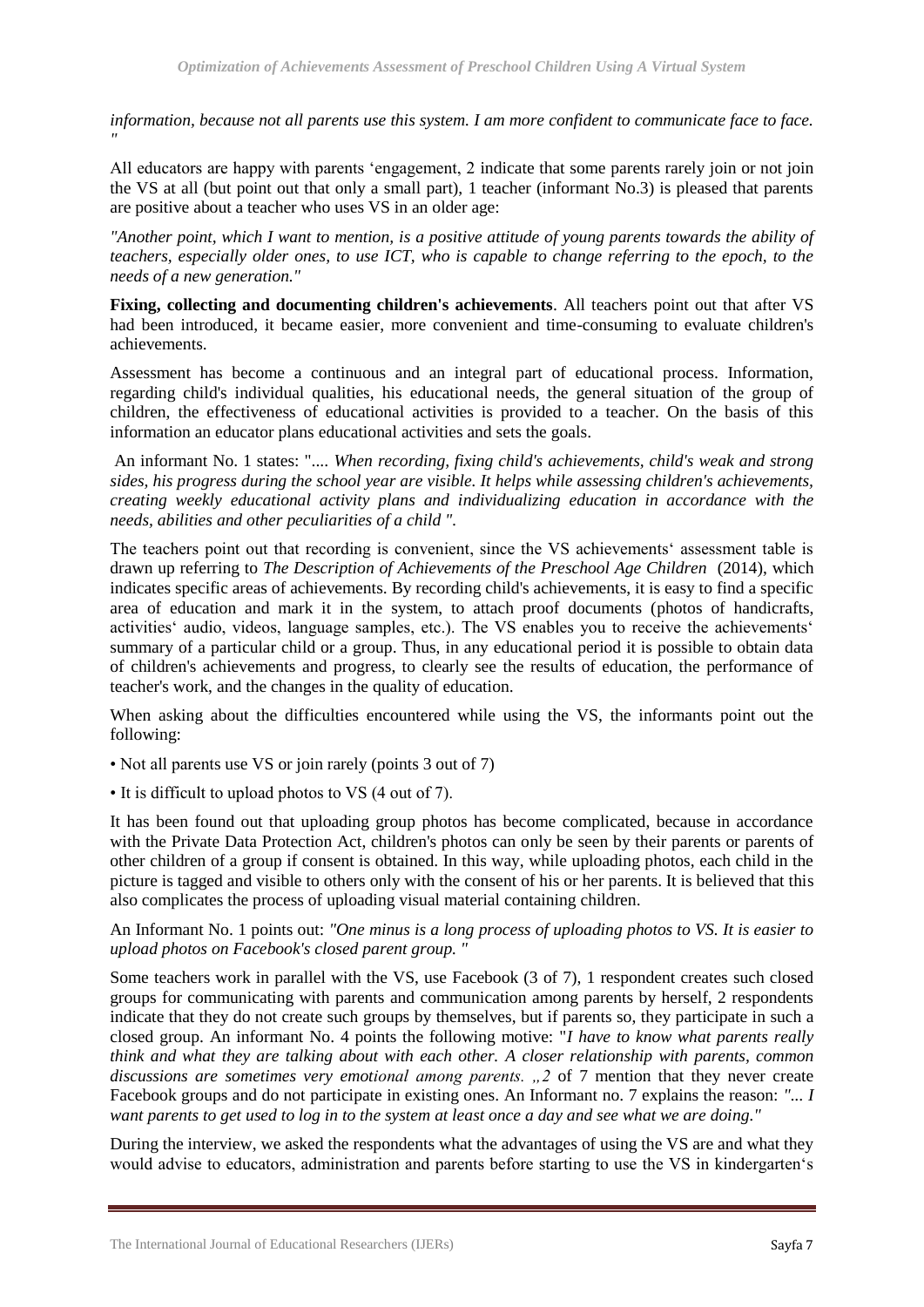educational process, assessment of children's achievements. After the answers had been analyzed, we highlighted the following tips:

Teachers are advised to use VS, as this is essential for the quality of work.

An informant No. 3 states: *"I would advise everyone to use the VS as a key tool for improving the quality of education. Nobody should be afraid to use innovative tools (I attribute the VS to innovative tools), because today it is inevitable. "The* informant No. 5 states*: "First of all, there is no need to resist to VS, but accept it as a natural change."* 

• It helps to save time, communicate, cooperate.

An informant No. 1 states: *"A great tool to save time of a teacher, helping him to communicate with the parents of young learners and colleagues".*

• It helps to plan ahead educational process.

An informant No. 2 states*: "You will notice that it will be much easier to plan an educational process, make plans, and manage the attendance of children."*

• It helps to discipline the participants of education process.

An informant No. 7 states: *"It is very helpful in introducing the order, since we mark the children who arrive until 9:00 am, parents have to bring their child by that time, and then we mark VS data which cannot be changed, as a nutritionist informs the kitchen about the number of children."*

*•* Convenient dissemination of information.

*Informants No.1 and No.6 indicate: "The information, regarding institution's issues, is easily accessible and reachable to every teacher". "It is very convenient when exchanging information among colleagues. An important information from administration reaches everyone promptly. Misunderstandings when passing it orally are avoided. "*

• Easy to document.

The Informants No.2 and No. 7 point out: *"Not to be afraid to use the VS system, it is possible to make mistakes, correct them, and make the work easier for you." "It is convenient to mark your child's attendance"*

• Parents are encouraged to use VS and thus better understand and influence the educational process associated with their child in a kindergarten.

An informant No.3 says: *"I would also advise parents to use VS to see and assess the importance and quality of education. In order to understand that by cooperating with an educational institution parents have an opportunity to contribute to the search and implementation of new ideas and forms of education, as well as to improve the community's microclimate. Whereas all this affect the quality of their children's education. "*

# **Instead of conclusions**

To sum up, it can be stated that all respondents see VS as a convenient, modern work tool, the use of which in the near future will inevitably become a daily commonness for every educator. The VS helps to optimize work and time costs, completely eliminating the misinterpretation or delay of information among administration and educators. Documentation of activities has become convenient and economical (no need to write by hand, paper version variants are got rid of). The assessment of achievements and progress has become a daily, simple process that parents can monitor themselves. The data regarding achievements and progress assessment of a child is accumulated throughout the period of his nursery education, therefore with the help of VS long-term information on his development can be provided. The fact that parents have an opportunity to receive on-the-spot information about the activities which take place in kindergarten and their child during them, his progress and achievements accomplished by him, encourages more active involvement in kindergarten's community life as well as educational processes. The activities and projects, organized by teachers, the dissemination of good experience and professional competences have become more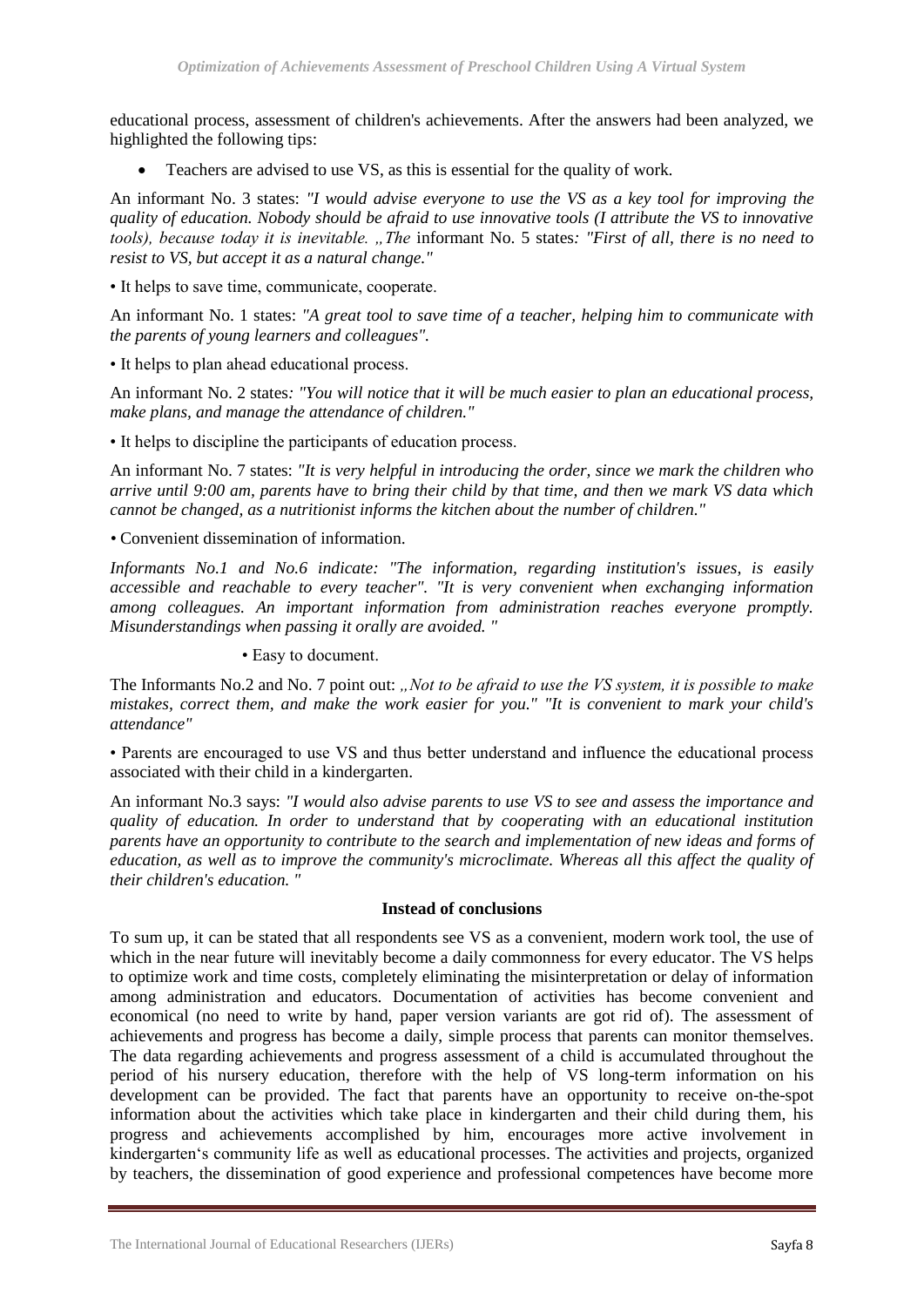visible and valued. Teachers' motivation to develop is gaining more additional elements. We can unambiguously state that the implementation of VS into preschool education institutions is a fully positive phenomenon that promotes the development of assessment of children's achievements and progress as well as the whole education process.

#### **References**

Blamires M., Reardon D., Hammond S., Church Ch. (2015). ICT in the Early Years: Implications for Successful Implementation https://www.researchgate.net/publication/282860052\_ICT\_in\_the\_Early\_Years\_Implications\_

for Successful Implementation

Convention on the Rights of the Child (1989). Downloaded from https://www.unicef.org/crc/

- Edwards S., (2013). Digital play in the early years: a contextual response to the problem of integrating digital tehnologies and play-based learning in the early childhood curriculum. European Early ChildhoodEducation Research Journal, 21(2), 199-212.
- Gudonienė D., Rutkauskienė D., Lauraitis A. 2013. Pažangių mokymosi technologijų naudojimas ugdymo procese. ISSN 1392-0561. INFORMACIJOS MOKSLAI. 2013. 66. p. 96-107.
- ICTs in Early Childhood Care and Education. IITE Policy brief 2012. https://iite.unesco.org/pics/publications/en/files/3214720.pdf
- Ikimokyklinio amžiaus vaikų pasiekimų vertinimo aprašas. (2014). ŠMM. Klaipėda: UAB "Baltic Printing House".
- IKT aprūpinimo ir panaudojimo įstaigose analizė, 2018. Švietimo proceso modernizavimo 2018-2020 metais programos 1 priedas. Klaipėdos miesto savivaldybės tarybos kolegijos posėdžio protokolas Nr. TAK-5, 2018-07-13.
- Inovatyvių mokymo(si) metodų ir IKT taikymas II knyga. Metodinė priemonė pradinių klasių mokytojams ir specialiesiems pedagogams, 2010. Vilnius, Ugdymo plėtotės centras.
- Kerckaert S., Vanderlinde R. &Johan van Braak (2015), The role of ICT in early childhood education: Scale development and research on ICT use and influencing factors, Pages 183-199. <https://www.tandfonline.com/doi/abs/10.1080/1350293X.2015.1016804>
- Kumari A. 2014. Learning Shaped by ICT in Early Childhood Care and Education: Indian Context. Journal of International Academic Research for Multidisciplinary. Impact Factor 1.393, ISSN: 2320-5083, Volume 2, Issue 6.
- Lietuvos pažangos strategija "Lietuva 2030". (2012). Downloaded from <https://eseimas.lrs.lt/portal/legalAct/lt/TAD/TAIS.425517>.
- Lietuvos statistikos departamentas [LT]. Rodiklių duomenų bazė. Žiūrėta 2018-08-08. https://osp.stat.gov.lt/statistiniu-rodikliu-analize?hash=6859c2d4-cbb7-43ff-afaec0326e58a711#/
- LR Švietimo ir mokslo ministro Įsakymas Nr. V-195, 2016 m. kovo 15 d. https://www.etar.lt/portal/lt/legalAct/7e9cee00eb4611e58deaaf0783ebf65b
- Palaiologou I. (2016). Techers' dispositions towards the role of digital devices in play-based pedagogy in early childhood. Early Years, 36(3), 305-321.
- Plowman, L. & Stephen, C. 2005 Children, Play and Computers in Pre-School Education. British Journal of Educational Technology, 36 (2), pp. 145-157.
- Ramanauskiene S., Norviliene A. 2017. Optimization of Achievements Assessmnt of Preschool Children. Society. Integration. Education. Proceedings of the International Scientific Conference. Volume II, May 26th-27th, 2017. p. 318-329. Rezeknes Technologiju Akademija.
- Stephen C., Edwards S. (2018). Young Children Playing and Learning in a Digital Age: a Cultural and Critical Perspective
- Švietimas. Education 2017. 2018. Lietuvos statistikos departamentas. Statistics Lithuania https://osp.stat.gov.lt/services-portlet/pub-edition-file?id=30220
- Techtarget, 2018. [https://searchcio.techtarget.com/definition/ICT-information-and-communications](https://searchcio.techtarget.com/definition/ICT-information-and-communications-technology-or-technologies)[technology-or-technologies](https://searchcio.techtarget.com/definition/ICT-information-and-communications-technology-or-technologies)
- Valstybinė švietimo 2013 2022 metų strategija (2013). Downloaded from: <https://www.smm.lt/uploads/lawacts/docs/451\_f91e8f0a036e87d0634760f97ba07225.pdf>.